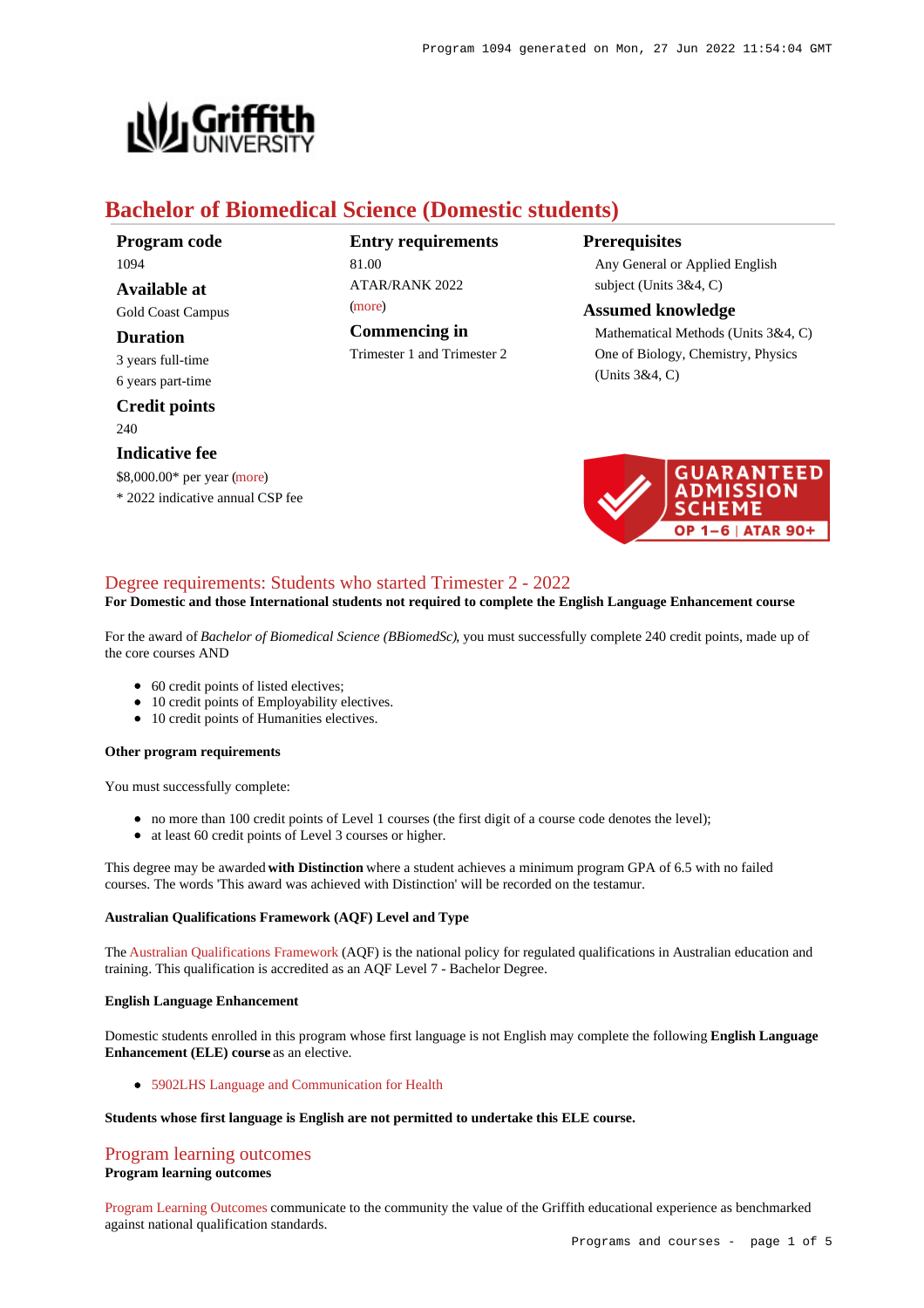[Program Learning Outcomes for this award](https://www.griffith.edu.au/__data/assets/pdf_file/0030/295608/BBiomedical-Science-HTH-PLO-L7.pdf) describe the knowledge, skills and the application of knowledge and skills you will acquire through studying the Griffith program of your choice.

## [Course list: Students starting Trimester 2 - 2022](https://www148.griffith.edu.au/programs-courses/Program/1094/Courses/Domestic#course-list-content)

**Course offering information in program structures is a guide only. Please check the actual offering information in the Course Catalogue.**

**Note: Students must check the prerequisite and incompatible requirements before selecting any course within this program.**

#### **English Language Enhancement course**

Students required to undertake the English Language Enhancement course must complete 5902LHS in their first trimester of study. The English Language Enhancement course is to be taken in place of a Listed elective in your program.

| <b>Trimester</b> |         | Course code Requirement | Course title                                     |        |
|------------------|---------|-------------------------|--------------------------------------------------|--------|
| Tri 2            | 5902LHS | English<br>Enhancement  | Language and Communication for Health (see Note) |        |
|                  |         |                         | ОR                                               |        |
| Tri 2            |         | Listed Elective         | Listed elective (see Note 1)                     | $10-1$ |

Note 1: This advice is only for students required to complete the English Language Enhancement course.

#### **Year 1**

You must complete the following courses:

| <b>Trimester</b> | Course code | <b>Requirement</b> | Course title                                           | <b>CP</b> |
|------------------|-------------|--------------------|--------------------------------------------------------|-----------|
| Tri 2            | 1001MSC     | Core to Program    | Chemistry of Biological Systems I                      | 10        |
| Tri $2,3$        | 1205MED     | Core to Program    | Health Challenges for the 21st Century<br>(see Note 1) | 10        |
| Tri 2            | 1014MSC     | Core to Program    | Cells, Tissues and Regulation                          | 10        |
| Tri 2            | 1016MSC     | Core to Program    | Anatomy and Physiology Systems I                       | 10        |
| Tri 3            | 1005MSC     | Core to Program    | Genes and Disease                                      | 10        |
| Tri 3            | 1015MSC     | Core to Program    | Chemistry of Biological Systems II                     | 10        |
| Tri 3            | 1017MSC     | Core to Program    | Anatomy and Physiology Systems II                      | 10        |
| Tri 3            | 1002MSC     | Core to Program    | Introduction to Biomedical Data Analysis               | 10        |

Note 1: Students required to complete the English Language Enhancement course must complete 5902LHS in place of 1205MED in their first Trimester of study.

### **Year 2**

You must complete the following courses:

| <b>Trimester</b> | Course code | Requirement     | Course title                         | $\overline{\mathbf{CP}}$ |
|------------------|-------------|-----------------|--------------------------------------|--------------------------|
| Tri 1            | 2012AHS     | Core to Program | <b>Integrated Systems Physiology</b> | 10                       |
| Tri 1            | 2008MSC     | Core to Program | <b>Structural Biochemistry</b>       | 10                       |
| Tri 1            | 2000MSC     | Core to Program | <b>Molecular Genetics</b>            | 10                       |
| Tri 1            |             |                 | Listed Elective (see Note 1)         | 10                       |
| Tri 2            | 2007MSC     | Core to Program | Microbiology                         | 10                       |
|                  |             |                 | <b>OR</b>                            |                          |
| Tri 2            | 2003MSC     | Core to Program | <b>Fundamentals of Microbiology</b>  | 10                       |
| Tri 2            | 2020MSC     | Core to Program | Neurobiology                         | 10                       |
| Tri 2            | 2011MSC     | Core to Program | Metabolism                           | 10                       |
| Tri 2            | 3002MSC     | Core to Program | Pharmacology                         | 10                       |

Note 1: Students must complete a minimum of 20 credit points of Listed Electives at third year level.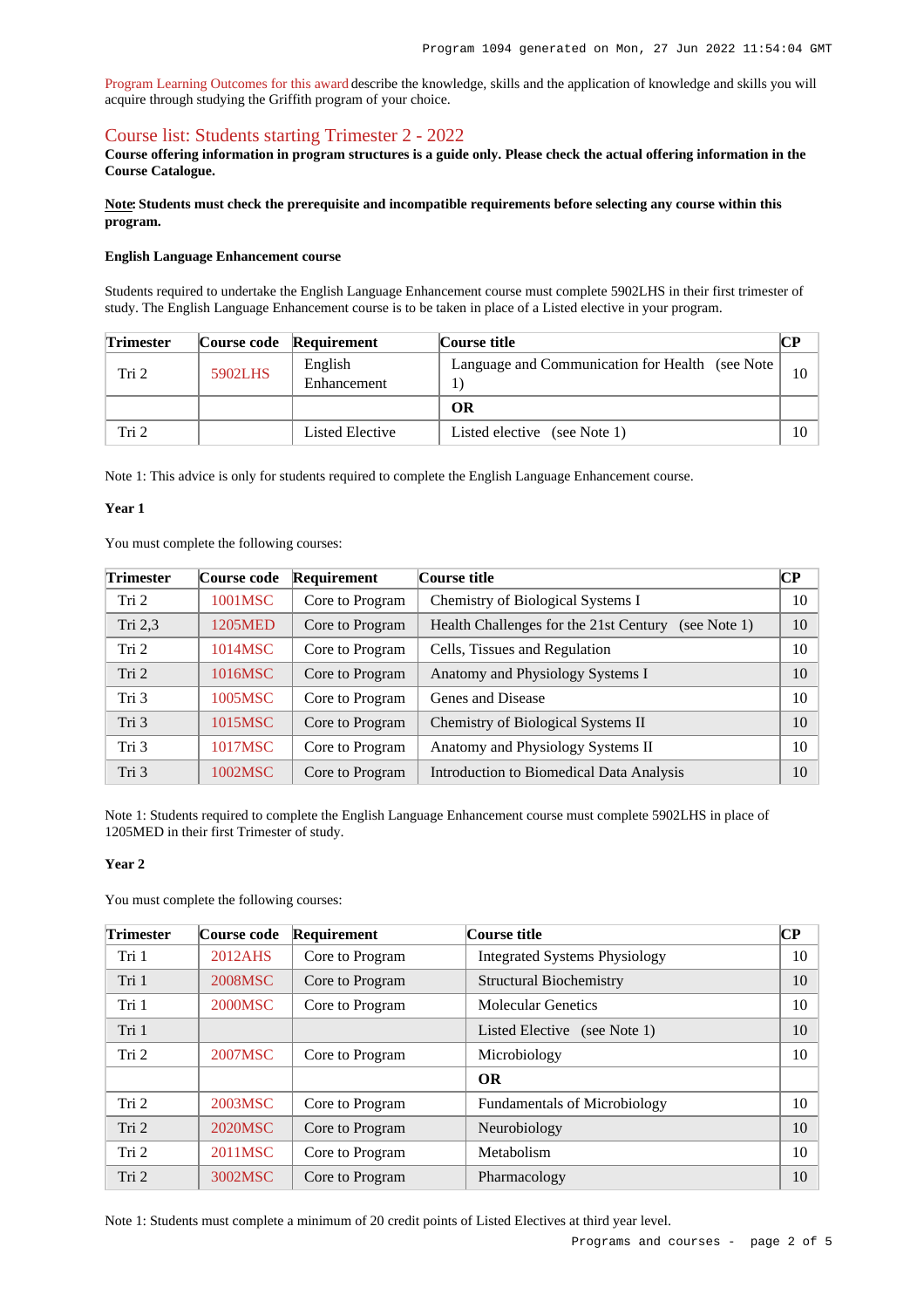# **Year 3**

You must complete the following courses:

| <b>Trimester</b> |         | Course code Requirement | Course title                        | CР              |
|------------------|---------|-------------------------|-------------------------------------|-----------------|
| Tri 1,2,3        |         |                         | Listed Electives (see Note 1)       | 50              |
| Tri 1,2,3        |         |                         | Employability Elective (see Note 2) | 10 <sup>1</sup> |
| Tri $1,2,3$      |         |                         | Humanities Elective (see Note 3)    | $10-10$         |
| Tri 2            | 3022MSC | Core to Program         | Molecular Medicine                  | 10              |

Note 1: Students who have completed the English Language Enhancement course (5902LHS) in Year 1 must complete 1205MED in lieu of a 10 credit point Listed elective.

Note 2; Students must complete 10 credit points from the Employability electives.

Note 3: Students must complete 10 credit points from the Humanities electives.

# Electives (3 available) Listed Electives

The listed elective interest groups are provided to assist you in choosing electives that align with your career interests. You must ensure that you do not exceed the **maximum of Level 1 courses (100 credit points)** and complete a **minimum of Level 3 courses (60 credit points)** in your entire program. You are not limited to selection from any one group - you can select from across the listed elective interest groups. If required, the Program Advisor for the [Bachelor of Biomedical Science \(1094\)](https://www148.griffith.edu.au/Search/Results?SearchText=1094) will provide guidance on selection of electives in the context of career goals.

#### **Clinical Physiology recommended electives**

| <b>Trimester</b> |         | Course code Requirement | Course title                                 | CР |
|------------------|---------|-------------------------|----------------------------------------------|----|
| Tri 2            | 3010MSC | Listed Elective         | Advanced Anatomy and Physiology (see note 1) |    |
| Tri 2            | 2002MSC | Listed Elective         | Pathophysiology                              |    |

Note 1: Students must complete 3010MSC and achieve a grade 5 or higher should they wish to be considered for admission into the [Graduate Diploma of Clinical Physiology \(4168\)](https://www148.griffith.edu.au/Search/Results?SearchText=4168). Please discuss with your Program Advisor should you require further information.

## **General Science electives**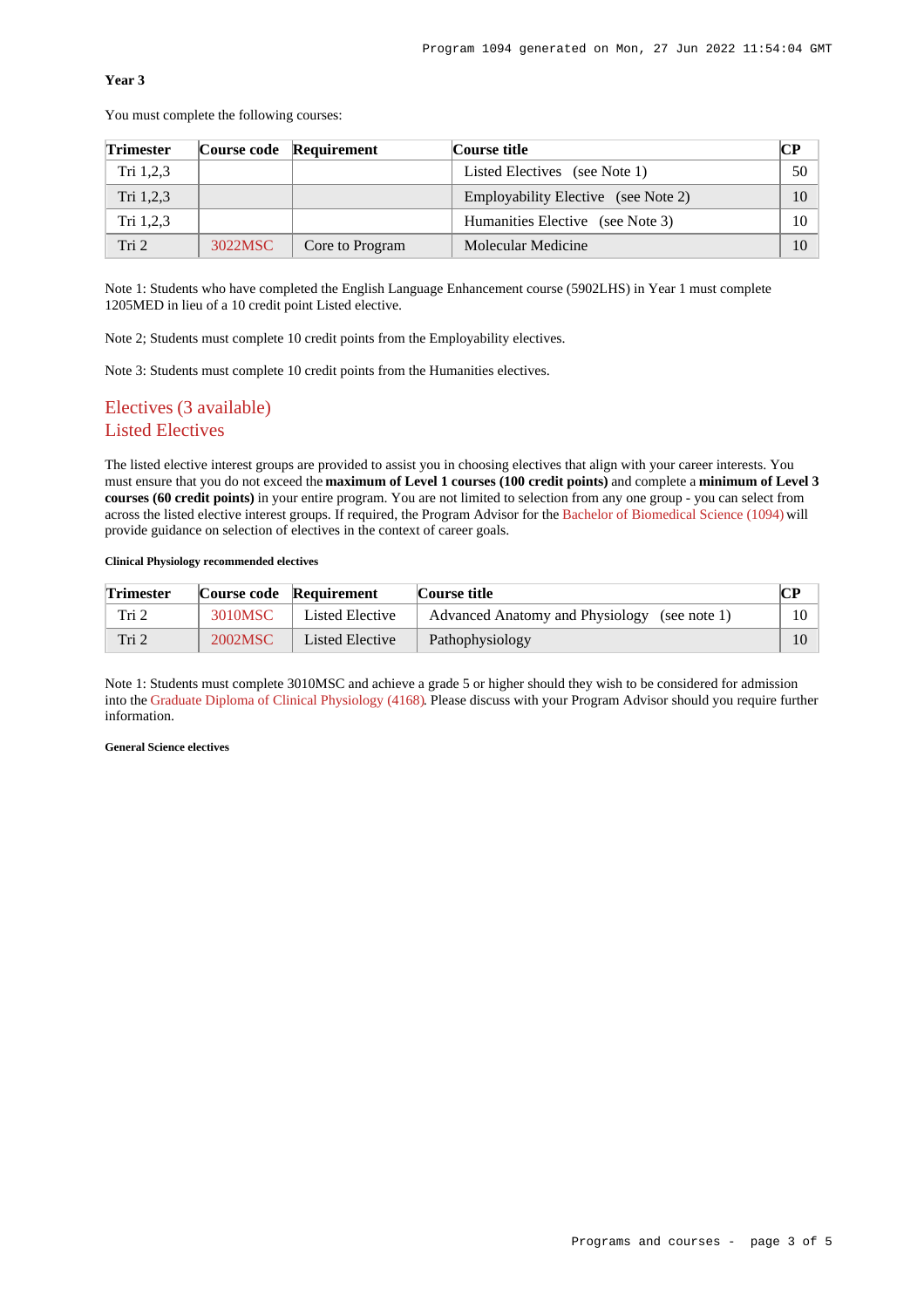Program 1094 generated on Mon, 27 Jun 2022 11:54:04 GMT

| <b>Trimester</b> | Course code    | Requirement            | Course title                                 | $\overline{\mathbf{C}\mathbf{P}}$ |
|------------------|----------------|------------------------|----------------------------------------------|-----------------------------------|
| Tri 1            | 3004MSC        | <b>Listed Elective</b> | Immunology                                   | 10                                |
| Tri 1            | 3014MSC        | <b>Listed Elective</b> | Molecular Biology                            | 10                                |
| Tri 1            | 2014MSC        | <b>Listed Elective</b> | Organic Chemistry                            | 10                                |
| Tri 1            | 3016MSC        | <b>Listed Elective</b> | Macromolecular and Cellular Biochemistry     | 10                                |
| Tri 1            | 3006MSC        | <b>Listed Elective</b> | <b>Clinical Microbiology</b>                 | 10                                |
| Tri 1            | 3007MSC        | <b>Listed Elective</b> | Histology                                    | 10                                |
| Tri 1            | 3020MSC        | <b>Listed Elective</b> | <b>Molecular Diagnostics</b>                 | 10                                |
| Tri 1            | 2006AHS        | <b>Listed Elective</b> | <b>Neural Basis of Movement</b>              | 10                                |
| Tri 1            | 3105NSC        | <b>Listed Elective</b> | <b>Advanced Organic Chemistry</b>            | 10                                |
| Tri 1            | 2640QCA        | <b>Listed Elective</b> | Product Archetypes                           | 10                                |
| Tri 2            | 3929NRS        | <b>Listed Elective</b> | Introduction to Sexual Health and STI        | 10                                |
| Tri 2            | 3205MED        | <b>Listed Elective</b> | <b>Healthcare Systems</b>                    | 10                                |
| Tri 2            | 3012MSC        | <b>Listed Elective</b> | <b>Clinical Biochemistry</b>                 | 10                                |
| Tri 2            | 3008MSC        | <b>Listed Elective</b> | Histopathology                               | 10                                |
| Tri 2            | 3010MSC        | <b>Listed Elective</b> | <b>Advanced Anatomy and Physiology</b>       | 10                                |
| Tri 2            | 3013MSC        | <b>Listed Elective</b> | <b>Infectious Disease</b>                    | 10                                |
| Tri 2            | 2002MSC        | <b>Listed Elective</b> | Pathophysiology                              | 10                                |
| Tri 2,3          | 2004MSC        | <b>Listed Elective</b> | Pathology Techniques                         | 10                                |
| Tri 3            | 3001MSC        | <b>Listed Elective</b> | Science of Infection Control                 | 10                                |
| Tri 2            | <b>2002NSC</b> | <b>Listed Elective</b> | Human Physiology                             | 10                                |
| Tri 2            | 3014NSC        | <b>Listed Elective</b> | <b>Advanced Physiology</b>                   | 10                                |
| Tri 2            | 3119MED        | <b>Listed Elective</b> | Environmental Toxicology and Risk Assessment | 10                                |

# **Nutrition and Dietetics recommended electives**

| <b>Trimester</b> | Course code    | Requirement            | Course title                                   | CР |
|------------------|----------------|------------------------|------------------------------------------------|----|
| Tri 1            | 2210AHS        | Listed Elective        | <b>Nutrition</b>                               | 10 |
| Tri 1            | 2220MED        | <b>Listed Elective</b> | Epidemiology                                   | 10 |
| Tri 1.3          | <b>2805NRS</b> | Listed Elective        | Legal and Ethical Principles in Healthcare     | 10 |
| Tri 1.3          | 3002LFC        | <b>Listed Elective</b> | Community Internship and Partnerships for SDGs | 10 |
| Tri 1            | 3003MSC        | Listed Elective        | Research Project                               | 10 |

# **Pharmacy recommended electives**

| <b>Trimester</b> |         | Course code Requirement | <b>Course title</b>             | $\bf CP$ |
|------------------|---------|-------------------------|---------------------------------|----------|
| Tri 1            | 2014MSC | Listed Elective         | <b>Organic Chemistry</b>        | 10       |
| Tri 1            | 2003PHM | Listed Elective         | Drug Discovery and Development  | 10       |
| Tri $1,2$        | 6001HLS | Listed Elective         | <b>Dissertation Preparation</b> | $10-10$  |
| Tri 1            | 3003MSC | Listed Elective         | Research Project                | 10       |

# **Public Health recommended electives**

| <b>Trimester</b> | Course code | Requirement     | Course title                                      | CР |
|------------------|-------------|-----------------|---------------------------------------------------|----|
| Tri 1            | 2220MED     | Listed Elective | Epidemiology                                      | 10 |
| Tri 1            | 2209MED     | Listed Elective | Priorities and Interventions in Public Health     | 10 |
| Tri 1            | 2214MED     | Listed Elective | <b>Public Health Research Methods</b>             | 10 |
| Tri 2            | 2218MED     | Listed Elective | Needs Assessment, Program Planning and Evaluation | 10 |
| Tri 1,3          | 3110MED     | Listed Elective | Climate Change and Public Health                  | 10 |

**Rehabilitation Counselling recommended electives**